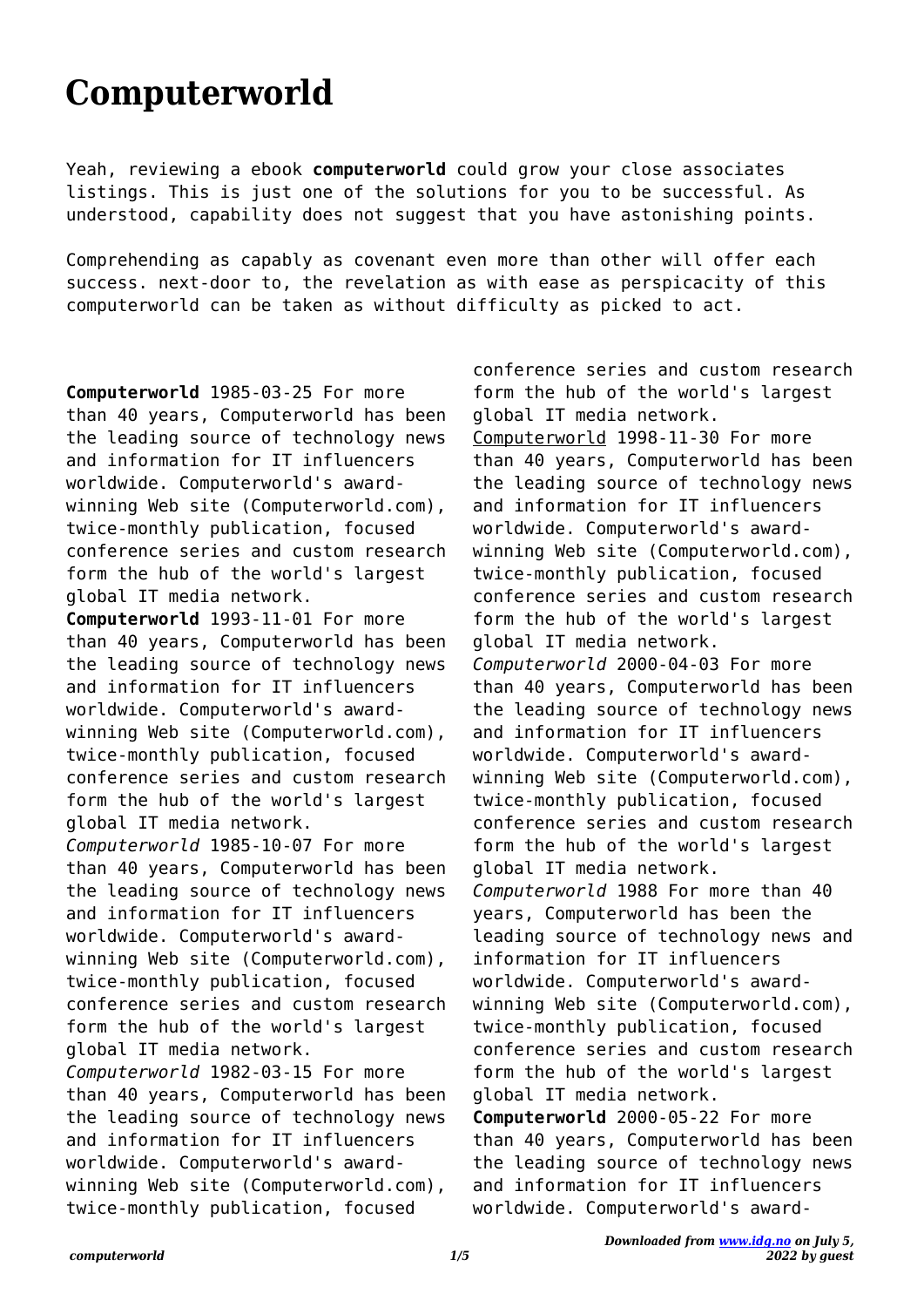winning Web site (Computerworld.com), twice-monthly publication, focused conference series and custom research form the hub of the world's largest global IT media network. Computerworld 1983-07-11 For more than 40 years, Computerworld has been the leading source of technology news and information for IT influencers worldwide. Computerworld's awardwinning Web site (Computerworld.com), twice-monthly publication, focused conference series and custom research form the hub of the world's largest global IT media network.

**Computerworld** 1999-08-16 For more than 40 years, Computerworld has been the leading source of technology news and information for IT influencers worldwide. Computerworld's awardwinning Web site (Computerworld.com), twice-monthly publication, focused conference series and custom research form the hub of the world's largest global IT media network.

**Computerworld** 1986-10-27 For more than 40 years, Computerworld has been the leading source of technology news and information for IT influencers worldwide. Computerworld's awardwinning Web site (Computerworld.com), twice-monthly publication, focused conference series and custom research form the hub of the world's largest global IT media network. Computerworld 1976-12-20 For more than 40 years, Computerworld has been the leading source of technology news and information for IT influencers worldwide. Computerworld's awardwinning Web site (Computerworld.com), twice-monthly publication, focused conference series and custom research form the hub of the world's largest global IT media network. Computerworld 1985-04-22 For more than 40 years, Computerworld has been the leading source of technology news and information for IT influencers worldwide. Computerworld's awardwinning Web site (Computerworld.com),

twice-monthly publication, focused conference series and custom research form the hub of the world's largest global IT media network.

Computerworld Alfred Elton Van Vogt 1983

Computerworld 1978-04-17 For more than 40 years, Computerworld has been the leading source of technology news and information for IT influencers worldwide. Computerworld's awardwinning Web site (Computerworld.com), twice-monthly publication, focused conference series and custom research form the hub of the world's largest global IT media network.

**Computerworld** 1973-08-29 For more than 40 years, Computerworld has been the leading source of technology news and information for IT influencers worldwide. Computerworld's awardwinning Web site (Computerworld.com), twice-monthly publication, focused conference series and custom research form the hub of the world's largest global IT media network.

**Computerworld** 1996-09-09 For more than 40 years, Computerworld has been the leading source of technology news and information for IT influencers worldwide. Computerworld's awardwinning Web site (Computerworld.com), twice-monthly publication, focused conference series and custom research form the hub of the world's largest global IT media network.

**Computerworld** 1975-09-10 For more than 40 years, Computerworld has been the leading source of technology news and information for IT influencers worldwide. Computerworld's awardwinning Web site (Computerworld.com), twice-monthly publication, focused conference series and custom research form the hub of the world's largest global IT media network.

**Computerworld** 1980-10-20 For more than 40 years, Computerworld has been the leading source of technology news and information for IT influencers worldwide. Computerworld's award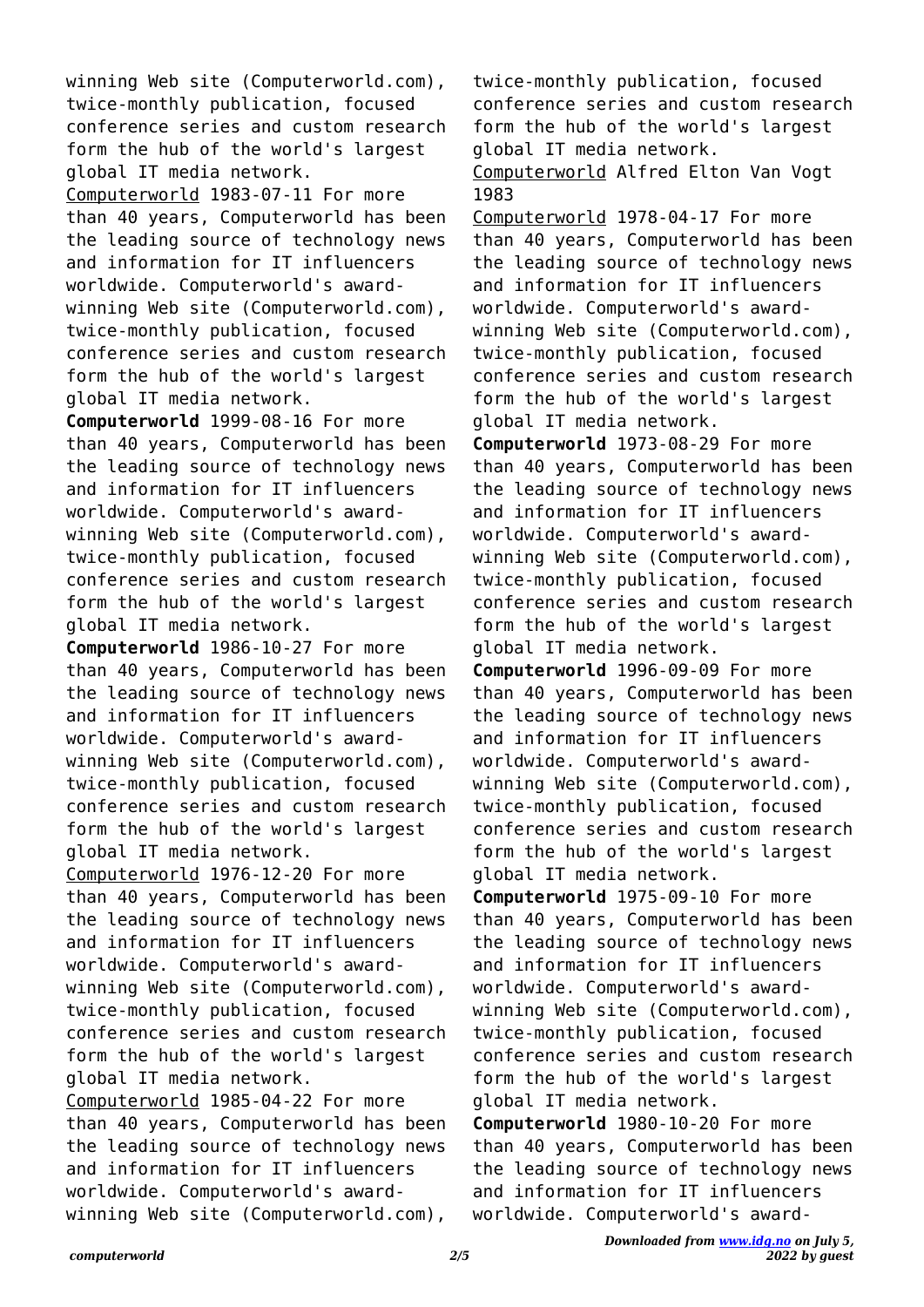winning Web site (Computerworld.com), twice-monthly publication, focused conference series and custom research form the hub of the world's largest global IT media network.

**Computerworld** 1982-06-07 For more than 40 years, Computerworld has been the leading source of technology news and information for IT influencers worldwide. Computerworld's awardwinning Web site (Computerworld.com), twice-monthly publication, focused conference series and custom research form the hub of the world's largest global IT media network.

**Computerworld** 1988-02-08 For more than 40 years, Computerworld has been the leading source of technology news and information for IT influencers worldwide. Computerworld's awardwinning Web site (Computerworld.com), twice-monthly publication, focused conference series and custom research form the hub of the world's largest global IT media network.

**Computerworld** 1999-01-25 For more than 40 years, Computerworld has been the leading source of technology news and information for IT influencers worldwide. Computerworld's awardwinning Web site (Computerworld.com), twice-monthly publication, focused conference series and custom research form the hub of the world's largest global IT media network.

**Computerworld** 2001-12-10 For more than 40 years, Computerworld has been the leading source of technology news and information for IT influencers worldwide. Computerworld's awardwinning Web site (Computerworld.com), twice-monthly publication, focused conference series and custom research form the hub of the world's largest global IT media network.

**Computerworld** 1987-03-02 For more than 40 years, Computerworld has been the leading source of technology news and information for IT influencers worldwide. Computerworld's awardwinning Web site (Computerworld.com),

twice-monthly publication, focused conference series and custom research form the hub of the world's largest global IT media network. *Computerworld* 1984-11 For more than 40 years, Computerworld has been the leading source of technology news and information for IT influencers worldwide. Computerworld's awardwinning Web site (Computerworld.com), twice-monthly publication, focused conference series and custom research form the hub of the world's largest global IT media network. Computerworld 1977-09-26 For more than 40 years, Computerworld has been the leading source of technology news and information for IT influencers worldwide. Computerworld's awardwinning Web site (Computerworld.com), twice-monthly publication, focused conference series and custom research form the hub of the world's largest global IT media network. **Computerworld** 1983-04-11 For more than 40 years, Computerworld has been the leading source of technology news and information for IT influencers worldwide. Computerworld's awardwinning Web site (Computerworld.com), twice-monthly publication, focused conference series and custom research form the hub of the world's largest global IT media network. *Computerworld* 1980-12 For more than 40 years, Computerworld has been the leading source of technology news and information for IT influencers worldwide. Computerworld's awardwinning Web site (Computerworld.com), twice-monthly publication, focused conference series and custom research form the hub of the world's largest global IT media network. Computerworld 1985-07-22 For more than 40 years, Computerworld has been the leading source of technology news and information for IT influencers worldwide. Computerworld's award-

winning Web site (Computerworld.com), twice-monthly publication, focused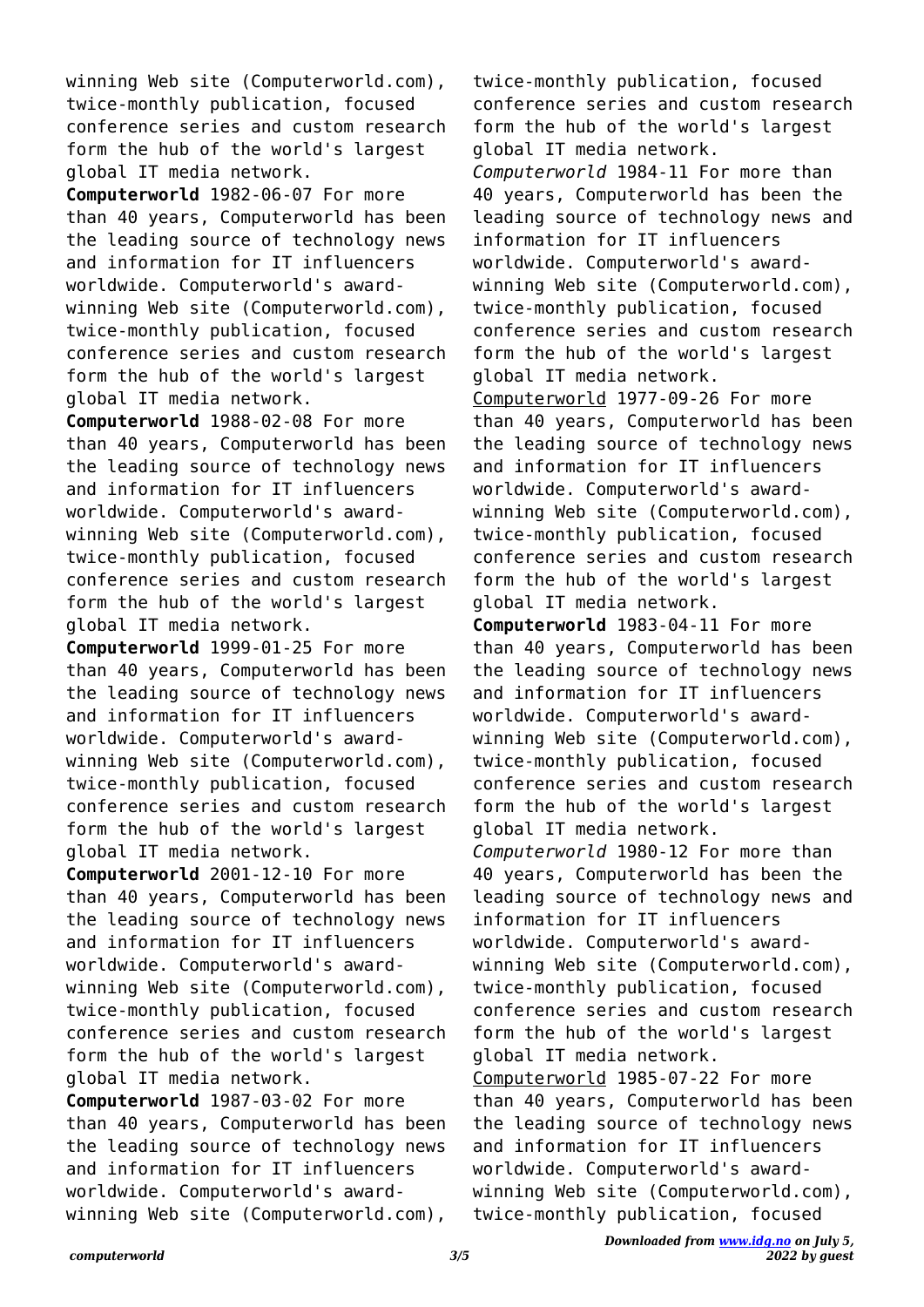conference series and custom research form the hub of the world's largest global IT media network.

**Computerworld** 2000-03-06 For more than 40 years, Computerworld has been the leading source of technology news and information for IT influencers worldwide. Computerworld's awardwinning Web site (Computerworld.com), twice-monthly publication, focused conference series and custom research form the hub of the world's largest global IT media network.

**Computerworld** 1981-10-26 For more than 40 years, Computerworld has been the leading source of technology news and information for IT influencers worldwide. Computerworld's awardwinning Web site (Computerworld.com), twice-monthly publication, focused conference series and custom research form the hub of the world's largest global IT media network. Computerworld 1986-01-13 For more than 40 years, Computerworld has been the leading source of technology news and information for IT influencers worldwide. Computerworld's awardwinning Web site (Computerworld.com), twice-monthly publication, focused conference series and custom research form the hub of the world's largest global IT media network. Computerworld 1993-08-23 For more than 40 years, Computerworld has been the leading source of technology news and information for IT influencers worldwide. Computerworld's awardwinning Web site (Computerworld.com), twice-monthly publication, focused conference series and custom research form the hub of the world's largest global IT media network.

**Computerworld** 1993-06-21 For more than 40 years, Computerworld has been the leading source of technology news and information for IT influencers worldwide. Computerworld's awardwinning Web site (Computerworld.com), twice-monthly publication, focused conference series and custom research

form the hub of the world's largest global IT media network. *Computerworld* 1984-05-21 For more than 40 years, Computerworld has been the leading source of technology news and information for IT influencers worldwide. Computerworld's awardwinning Web site (Computerworld.com), twice-monthly publication, focused conference series and custom research form the hub of the world's largest global IT media network. Computerworld 1999-03-15 For more than 40 years, Computerworld has been the leading source of technology news and information for IT influencers worldwide. Computerworld's awardwinning Web site (Computerworld.com), twice-monthly publication, focused conference series and custom research form the hub of the world's largest global IT media network.

**Computerworld** 1985-09-30 For more than 40 years, Computerworld has been the leading source of technology news and information for IT influencers worldwide. Computerworld's awardwinning Web site (Computerworld.com), twice-monthly publication, focused conference series and custom research form the hub of the world's largest global IT media network.

**Computerworld** 1984-12-24 For more than 40 years, Computerworld has been the leading source of technology news and information for IT influencers worldwide. Computerworld's awardwinning Web site (Computerworld.com), twice-monthly publication, focused conference series and custom research form the hub of the world's largest global IT media network.

*Computerworld* 1980-05-05 For more than 40 years, Computerworld has been the leading source of technology news and information for IT influencers worldwide. Computerworld's awardwinning Web site (Computerworld.com), twice-monthly publication, focused conference series and custom research form the hub of the world's largest